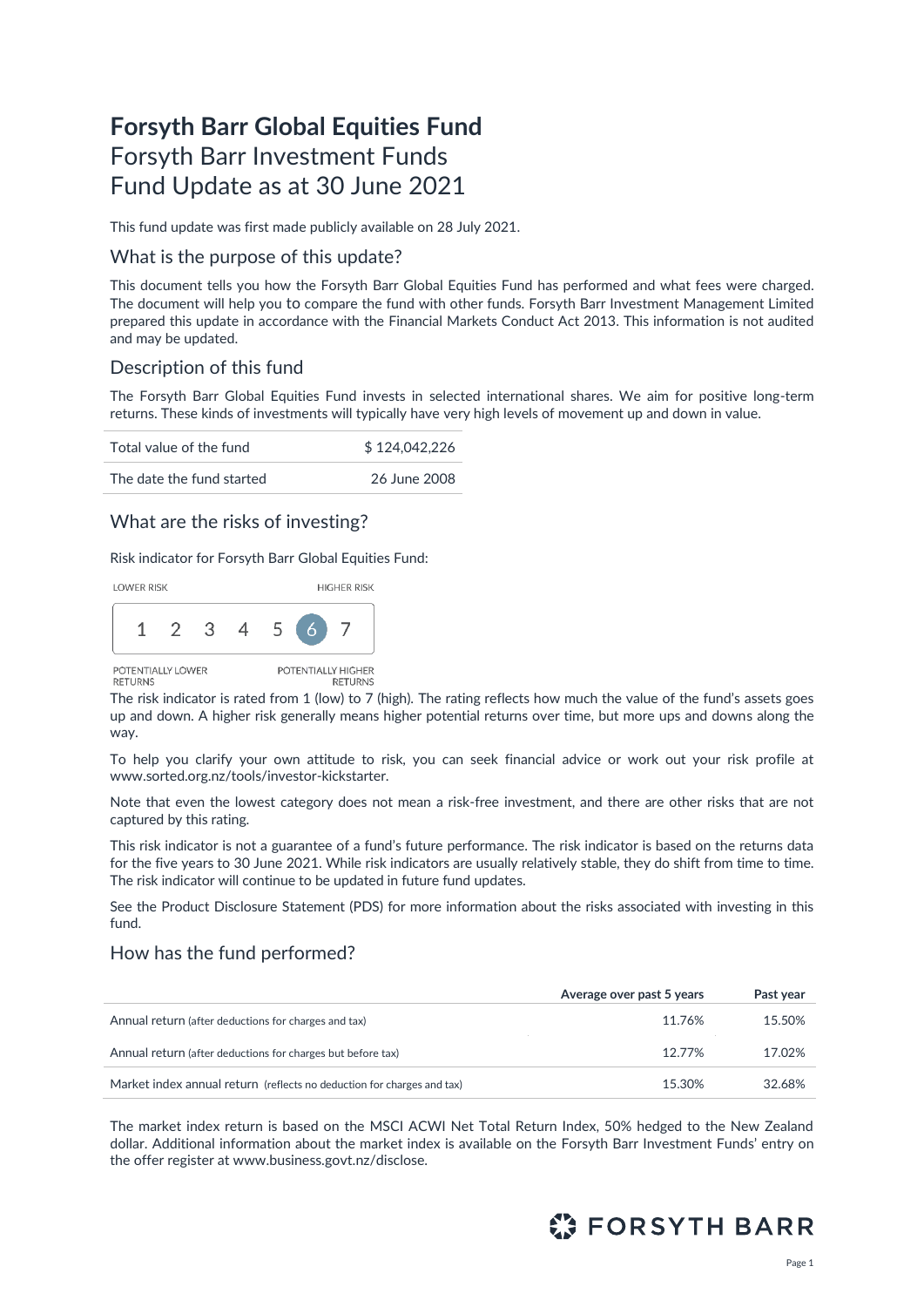# Annual return graph



This shows the return after fund charges and tax for each of the last 10 years ending 31 March. The last bar shows the average annual return for the last 10 years, up to 30 June 2021.

Important: This does not tell you how the fund will perform in the future.

Returns in this update are after tax at the highest prescribed investor rate (PIR) of tax for an individual New Zealand resident. Your tax may be lower.

#### What fees are investors charged?

Investors in the Forsyth Barr Global Equities Fund are charged fund charges. In the year to 31 March 2021 these were:

| Total fund charges<br>Which are made up of:<br>Total management and administration charges including<br>Manager's basic fee<br>Other management and administration charges<br>Total performance-based fees | % of net asset value <sup>1</sup> |
|------------------------------------------------------------------------------------------------------------------------------------------------------------------------------------------------------------|-----------------------------------|
|                                                                                                                                                                                                            | 1.54%                             |
|                                                                                                                                                                                                            |                                   |
|                                                                                                                                                                                                            | 1.54%                             |
|                                                                                                                                                                                                            | 1.52%                             |
|                                                                                                                                                                                                            | $0.02%^{2}$                       |
|                                                                                                                                                                                                            | 0.00%                             |
|                                                                                                                                                                                                            | Dollar amount per investor        |
| Other charges                                                                                                                                                                                              | \$0.00                            |

Investors are not currently charged any other fees. See the PDS for more information about fees. Small differences in fees and charges can have a big impact on your investment over the long term.

#### **Example of how this applies to an investor**

Jane had \$10,000 in the fund at the start of the year and did not make any further contributions. At the end of the year, Jane received a return after fund charges were deducted but before tax of \$1,702 (that is 17.02% of her initial \$10,000). This gives Jane a total return after tax of \$1,550 for the year.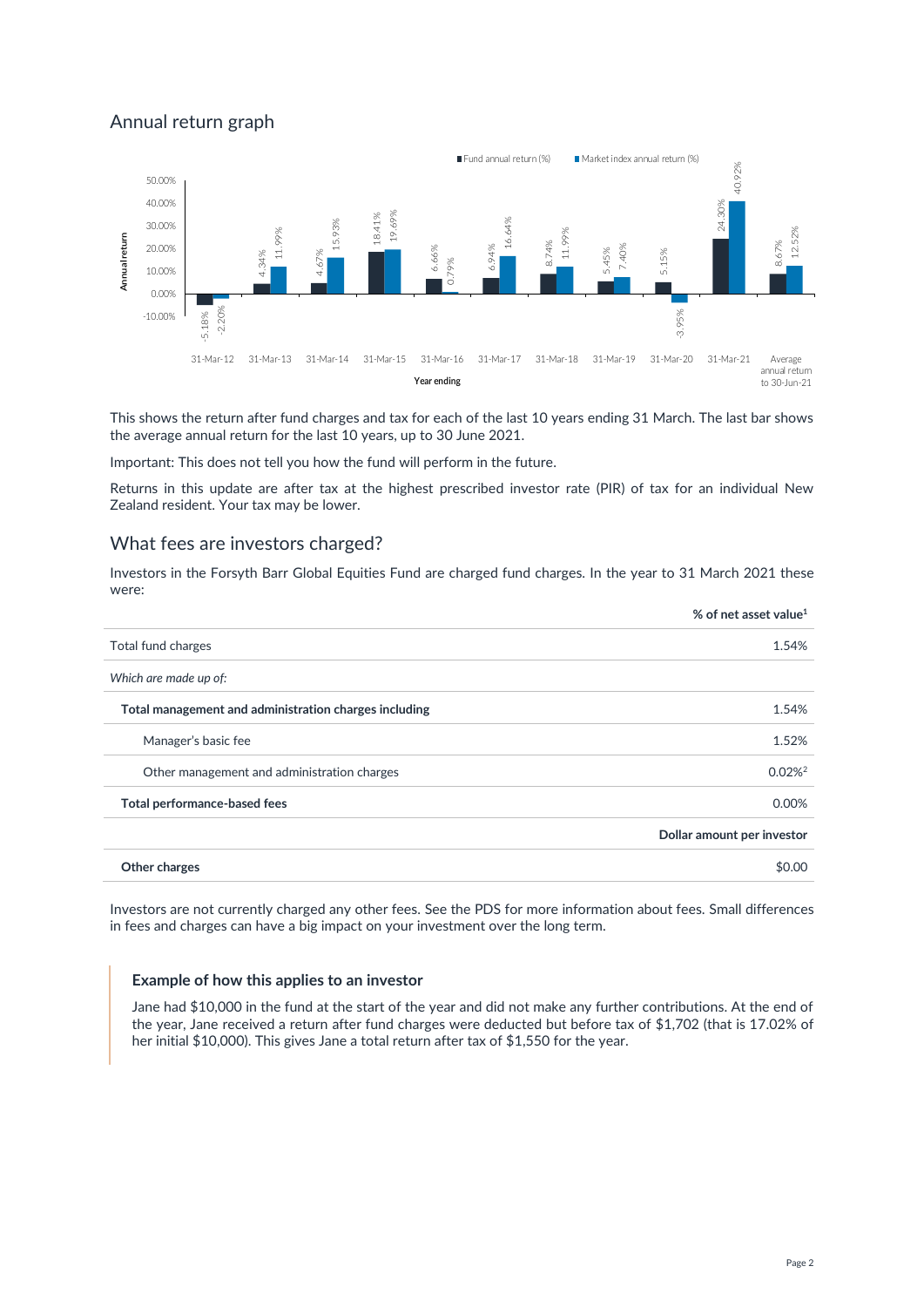# What does the fund invest in?

This shows the types of assets that the fund invests in.



Actual investment mix

#### Target investment mix

| Cash and cash equivalents    | 10.00%   |
|------------------------------|----------|
| New Zealand fixed interest   | $0.00\%$ |
| International fixed interest | $0.00\%$ |
| Australasian equities        | $0.00\%$ |
| International equities       | 90.00%   |
| Listed property              | $0.00\%$ |
| Unlisted property            | $0.00\%$ |
| Commodities                  | 0.00%    |
| Other                        | 0.00%    |
|                              |          |

#### Top 10 investments

|    | Name                                | Percentage of fund net<br>assets | Type                      | Country              | <b>Credit rating</b><br>(if applicable) |
|----|-------------------------------------|----------------------------------|---------------------------|----------------------|-----------------------------------------|
| 1  | Amazon.com, Inc.                    | 5.38%                            | International equities    | <b>United States</b> |                                         |
| 2  | Visa Inc.- Class A Shares           | 5.03%                            | International equities    | <b>United States</b> |                                         |
| 3  | ANZ transactional bank<br>account   | 4.07%                            | Cash and cash equivalents | New Zealand          | AA-                                     |
| 4  | Alibaba Group Holding-Sp<br>Adr     | 4.06%                            | International equities    | <b>United States</b> |                                         |
| 5  | Salesforce.com, Inc.                | 3.72%                            | International equities    | United States        |                                         |
| 6  | Microsoft Corporation               | 3.71%                            | International equities    | <b>United States</b> |                                         |
| 7  | Citigroup Inc                       | 3.18%                            | International equities    | <b>United States</b> |                                         |
| 8  | Takeda Pharmaceutical Co<br>Limited | 3.13%                            | International equities    | Japan                |                                         |
| 9  | Mondelez International Inc          | 3.03%                            | International equities    | <b>United States</b> |                                         |
| 10 | Baxter International Inc.           | 2.69%                            | International equities    | <b>United States</b> |                                         |

The top 10 investments make up 38.00% of the fund.

We actively manage the fund's foreign currency exposures. As at 30 June 2021, these exposures represented 95.93% of the value of the fund. After allowing for foreign currency hedges in place, 67.67% of the value of the fund was unhedged and exposed to foreign currency risk.